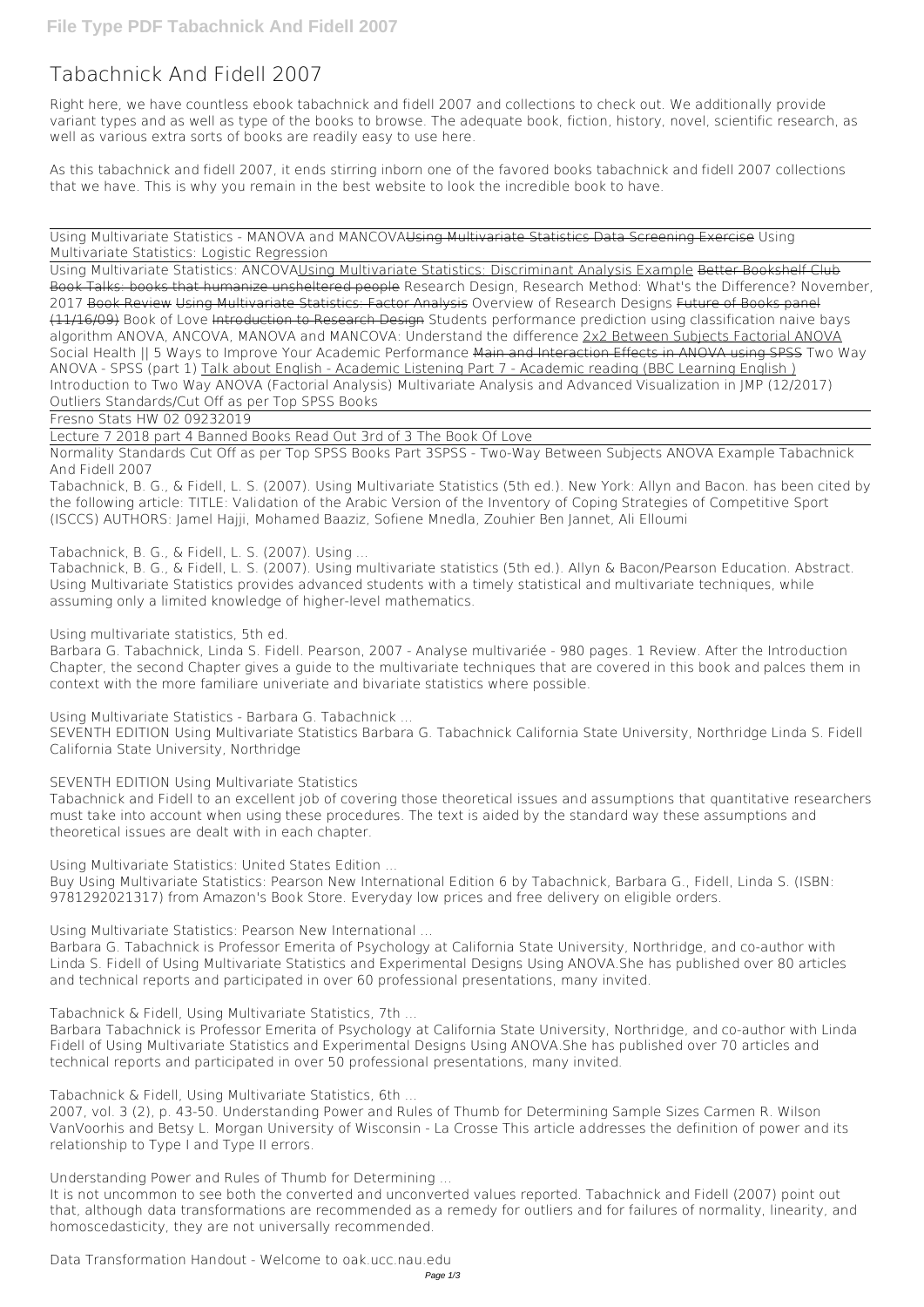Using Multivariate Statistics provides practical guidelines for conducting numerous types of multivariate statistical analyses. It gives syntax and output for accomplishing many analyses through...

Using Multivariate Statistics - Barbara G. Tabachnick ...

Tabachnick & Fidell (2007)'s sample size critiera for moderation is  $N > 50 + 8k$ , where k = all the predictors. Do all the predictors include the IVs + the moderators + interaction terms between the IVs & the moderators? 10

Tabachnick & Fidell (2007)'s sample size critiera for ...

The One-Way ANOVA and Kruskal-Wallis H-test were used for data with normal and nonnormal distribution, respectively (Tabachnick & Fidell, 2007). In next step, DFA was employed to identify composite...

Using Multivarite Statistics | Request PDF

Formula for calculating sample size (Tabachnick & Fidell, 2007) N  $>$  50 + 8m N = number of Participants m = number of IVs Multicollinearity and singularity Multicollinearity – high correlation between IVs ( $r = .9$  and above) Singularity – One IV is a combination of other variable (e.g. when

tabachnick-and-fidell-2007 1/4 Downloaded from forum.minddesk.com on November 11, 2020 by guest [PDF] Tabachnick And Fidell 2007 Yeah, reviewing a book tabachnick and fidell 2007 could grow your near links listings. This is just one of the solutions for you to be successful. As understood, triumph does not suggest that you have fabulous points.

### Tabachnick And Fidell 2007 | forum.minddesk

Barbara G. Tabachnick and Linda S. Fidell (2001). Using Multivariate Statistics, Fourth Edition. Needham Heights, MA: Allyn & Bacon. ISBN 0-321-05677-9. Hardcover. CHAPTER 2: A GUIDE TO STATISTICAL TECHNIQUES. Table 2.1, pp. 27-29, is a decision tree for selecting a procedure. Go over it in class. Barbara G. Tabachnick and Linda S. Fidell (2001).

### Home - Faculty and Staff - NC State

Daniel Boduszek University of Huddersfield d.boduszek@hud.ac

With additional IE exposures, it will be possible to use the types of analytic tools, such as multivariate time-series analyses (i.e., a technique that requires a minimum of 50 repeated ...

## Using Multivariat Statistics | Request PDF

B. According to Tabachnick and Fidell (2007), concern is with: (1) Pattern of missing data – if data is scattered randomly through a data set then it is less of a serious problem. However, nonrandom missing values make it difficult to generalize findings. (2) How much data is missing – if 5% or less follows a random pattern and is missing

## COLLEGE OF EDUCATION FACULTY RESEARCH C

Song Q and Shepperd M (2007) Missing Data Imputation Techniques, International Journal of Business Intelligence and Data Mining, 2:3, (261-291), Online publication date: 1-Oct-2007. Walczuch R, Lemmink J and Streukens S (2007) The effect of service employees' technology readiness on technology acceptance, Information and Management, 44 :2 , (206-215), Online publication date: 1-Mar-2007 .

A Practical Approach to using Multivariate Analyses Using Multivariate Statistics, 6th edition provides advanced undergraduate as well as graduate students with a timely and comprehensive introduction to today's most commonly encountered statistical and multivariate techniques, while assuming only a limited knowledge of higher-level mathematics.

For advanced undergraduate and graduate courses in Social Statistics. An in-depth introduction to today's most commonly used statistical and multivariate techniques Using Multivariate Statistics, 7th Edition presents complex statistical procedures in a way that is maximally useful and accessible to researchers who may not be statisticians. The authors focus on the benefits and limitations of applying a technique to a data set - when, why, and how to do it. Only a limited knowledge of higher-level mathematics is assumed. Students using this text will learn to conduct numerous types of multivariate statistical analyses; find the best technique to use; understand limitations to applications; and learn how to use SPSS and SAS syntax and output. 0134790545 / 9780134790541 Using Multivariate Statistics, 7/e

Ideal for non-math majors, Advanced and Multivariate Statistical Methods teaches students to interpret, present, and write

up results for each statistical technique without overemphasizing advanced math. This highly applied approach covers the why, what, when and how of advanced and multivariate statistics in a way that is neither too technical nor too mathematical. Students also learn how to compute each technique using SPSS software. New to the Sixth Edition Instructor ancillaries are now available with the sixth edition. All SPSS directions and screenshots have been updated to Version 23 of the software. Student learning objectives have been added as a means for students to target their learning and for instructors to focus their instruction. Key words are reviewed and reinforced in the end of chapter material to ensure that students understand the vocabulary of advanced and multivariate statistics.

Based on a combination of morphological and biometrical analyses, this book provides a new, objective and transparent methodology to distinguish between sheep and goat post cranial bones in the archaeological record. Additionally, on the basis of the newly proposed approach, it reassesses the role of the goat in medieval England.

This text reflects the practical approach of the authors. Barbara Tabachnick and Linda Fidell emphasize the use of statistical software in design and analysis of research in addition to conceptual understanding fostered by the presentation and interpretation of fundamental equations. EXPERIMENTAL DESIGN USING ANOVA includes the regression approach to ANOVA alongside the traditional approach, making it clearer and more flexible. The text includes details on how to perform both simple and complicated analyses by hand through traditional means, through regression, and through SPSS and SAS.